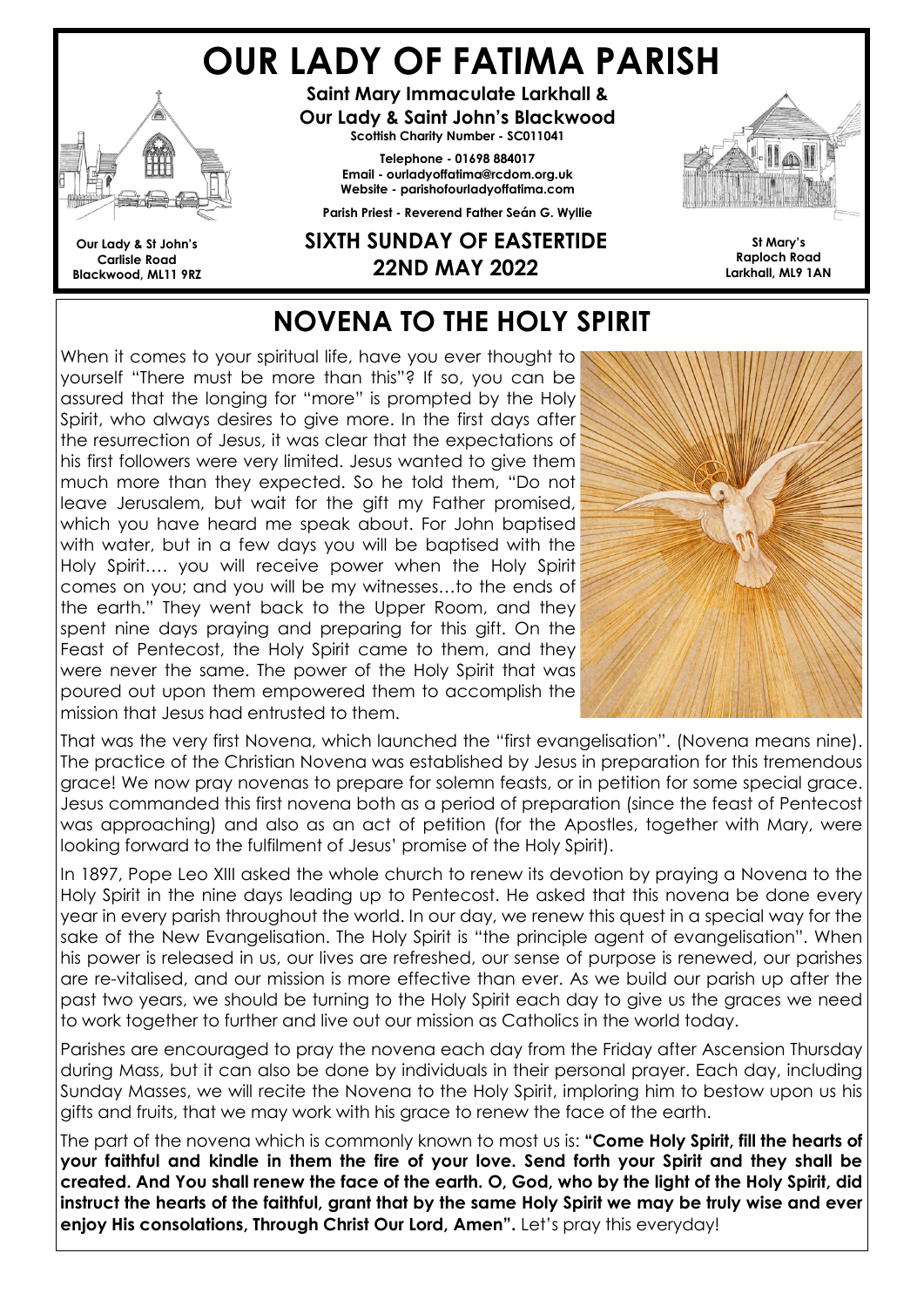# THIS WEEK IN OUR LADY OF FATIMA PARISH

| <b>Sunday 22nd May</b>    |                                                                                   |
|---------------------------|-----------------------------------------------------------------------------------|
| 10.00am                   | Holy Mass for the Sixth Sunday of Eastertide (St Mary's)                          |
| 12noon                    | Holy Mass for the Sixth Sunday of Eastertide (Our Lady & St John's)               |
| 2.30 <sub>pm</sub>        | Baptism (St Mary's)                                                               |
| 5.00pm                    | Holy Mass for the Sixth Sunday of Eastertide (Our Lady & St John's)               |
| 6.30 <sub>pm</sub>        | May Devotions concluding with Benediction (St Mary's)                             |
| Monday 23rd May           |                                                                                   |
| 11.30am                   | Recitation of the Holy Rosary (St Mary's)                                         |
| 12noon                    | Holy Mass for Monday of the Sixth Week of Eastertide (St Mary's)                  |
| <b>Tuesday 24th May</b>   |                                                                                   |
| 9.00am                    | Recitation of the Holy Rosary (Our Lady & St John's)                              |
| 9.30am                    | Holy Mass for Tuesday of the Sixth Week of Eastertide (Our Lady & St John's)      |
| <b>Wednesday 25th May</b> |                                                                                   |
| 9.30am                    | Adoration of the Blessed Sacrament until 9.55am (St Mary's)                       |
| 9.30am                    | Confessions until 9.50am (St Mary's)                                              |
| 10.00am                   | Holy Mass for Wednesday of the Sixth Week of Eastertide (St Mary's)               |
| 7.00pm                    | Vigil Mass for the Solemnity of the Ascension of the Lord (St Mary's) NOTE CHANGE |
| <b>Thursday 26th May</b>  |                                                                                   |
| 8.00am                    | Holy Mass for the Solemnity of the Ascension of the Lord (St Mary's)              |
| $9.30$ am                 | School Mass for the Solemnity of the Ascension of the Lord (Our Lady & St John's) |
| 10.30am                   | School Mass for the Solemnity of the Ascension of the Lord (St Mary's)            |
| 7.00pm                    | Holy Mass for the Solemnity of the Ascension of the Lord (Our Lady & St John's)   |
| Friday 27th May           |                                                                                   |
| 9.30am                    | Recitation of the Holy Rosary (St Mary's)                                         |
| 10.00am                   | Holy Mass for Friday after the Ascension (St Mary's)                              |
| Saturday 28th May         |                                                                                   |
| 4.45pm                    | Confessions until 5.15pm (St Mary's)                                              |
| 5.30pm                    | Vigil Mass for the Seventh Sunday of Eastertide (St Mary's)                       |

#### ASCENSION THURSDAY

On Thursday of this week we celebrate the Solemnity of the Ascension of the Lord, a Holyday of Obligation when Catholics are asked to attend Mass. The times of Masses that day can be found above or here:

Wednesday 25th May 7.00pm St Mary's Thursday 26th May 8.00am St Mary's 9.30am Our Lady & St John's

10.30am St Mary's 7.00pm Our Lady & St John's

## BBC SCOTLAND - MY KIND OF TOWN - LARKHALL

'My Kind of Town' is a BBC Scotland programme which follows the presenter, Ian Hamilton and his guide dog Major, as they visit Scottish towns to explore their past, present and future. It's a very positive travel documentary programme and they will be visiting Larkhall beginning tomorrow. Given that Larkhall still carries a bit of a reputation for sectarianism - fairly or not - the producers are very keen to include Catholic voices on what it's like to live in the town, and to find out whether or not things are as bad as they are made out to be. The BBC are very keen to visit St Mary's tomorrow (Monday) to have a conversation with parishioners after the 12noon Mass. Please be generous and come along if you can to put a Catholic perspective on the show.

#### BABY LUCA BRANNAN

Luca Brannan is just 17 months old and has been diagnosed with an inflammatory myofibroblastic tumour (IMT) that requires regular treatment. He has to be taken each day to the Glasgow Children's Hospital. Kieran and Shannen, his mum and dad, are organising an event at Hamilton Accies New Douglas Park next month. Raffle tickets will be on sale at the back of St Mary's after the Sunday 10.00am Mass. The raffle prizes include various football strips, corporate suite at Parkhead, various hotel overnights for two, Spa Day, beauty voucher, MOT to the value of £250, Snap on Tools worth £250, various bottles and Coerver Football Training Camp vouchers.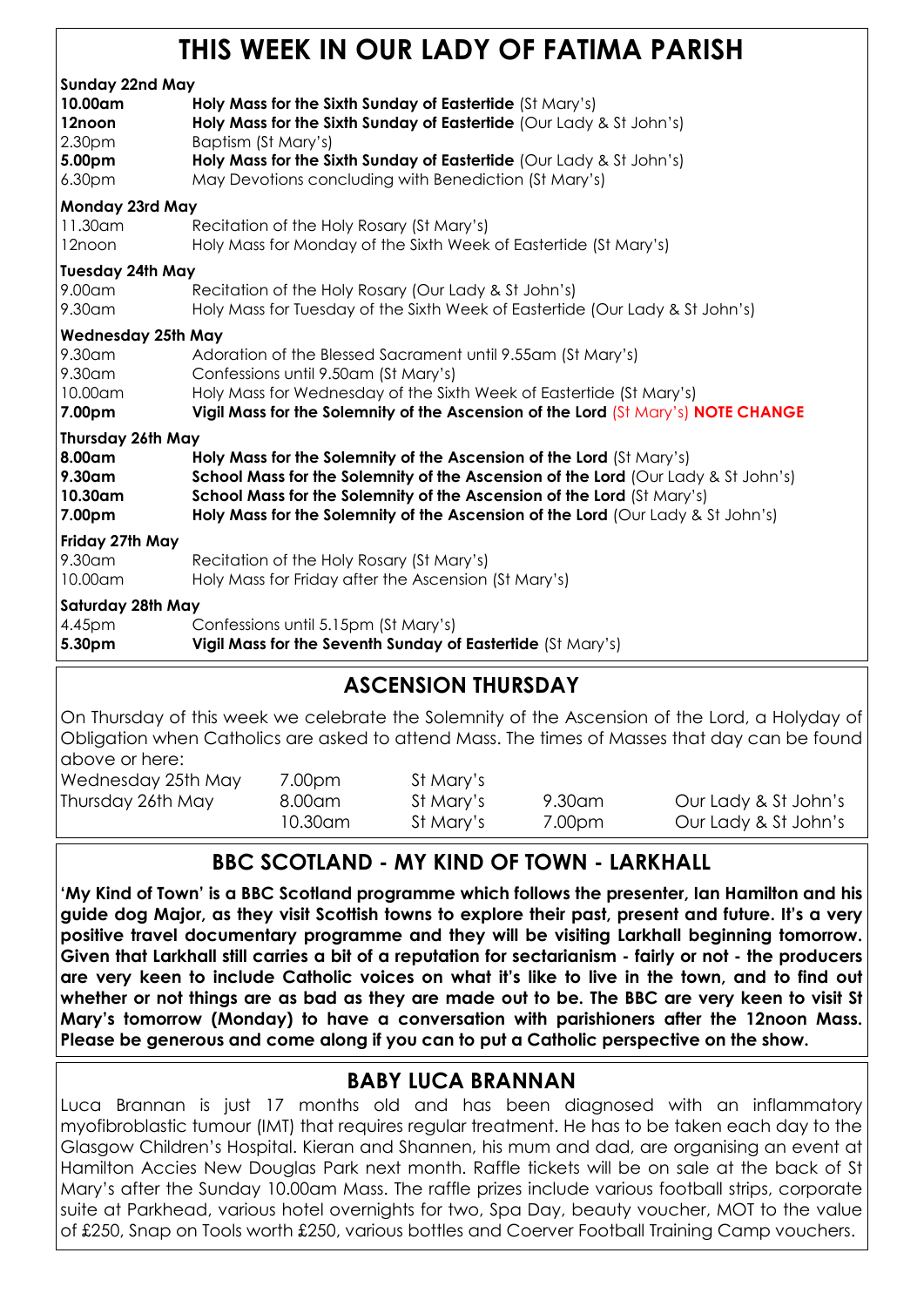#### RE-INTRODUCTION OF THE SIGN OF PEACE

A number of people have asked Fr Wyllie for the Sign of Peace to be returned to Sunday Masses. Although he is aware that many people feel uncomfortable with the Sign of Peace, that others may be quite anxious about physical contact and others are keen for this to be re-introduced to Mass, he suggests that for the time being we nod our heads or give a little wave at this part of the Mass unless you are comfortable to shake hands. Please respect other people's wishes if they would prefer to not take part in the Sign of Peace. The Sign of Peace will return at Mass today.

| <b>PARISH FINANCES</b>                                                                                                                                                                                                                                                                                                                                                                                                                                                                                                                                                                                  | <b>MANY HAPPY RETURNS</b>                                                                                                                                                                                                                                                                                                                                                                                                                                                                                                                                                                                                                                                                                                                                                                             |                                                                                                                                                                                                                                                                |
|---------------------------------------------------------------------------------------------------------------------------------------------------------------------------------------------------------------------------------------------------------------------------------------------------------------------------------------------------------------------------------------------------------------------------------------------------------------------------------------------------------------------------------------------------------------------------------------------------------|-------------------------------------------------------------------------------------------------------------------------------------------------------------------------------------------------------------------------------------------------------------------------------------------------------------------------------------------------------------------------------------------------------------------------------------------------------------------------------------------------------------------------------------------------------------------------------------------------------------------------------------------------------------------------------------------------------------------------------------------------------------------------------------------------------|----------------------------------------------------------------------------------------------------------------------------------------------------------------------------------------------------------------------------------------------------------------|
| <b>Collection &amp; Donations:</b><br><b>Standing Orders &amp; Bank Transfers:</b><br><b>Votive Candles:</b><br>Stall:<br><b>TOTAL:</b><br>Many thanks for your very generous support                                                                                                                                                                                                                                                                                                                                                                                                                   | £1060.00<br>£260.00<br>£205.00<br>£170.00<br>£1,695.00                                                                                                                                                                                                                                                                                                                                                                                                                                                                                                                                                                                                                                                                                                                                                | On Monday of this week, Arthur Alston<br>celebrates his 80th birthday. Together as a<br>parish we wish him our prayerful best wishes as<br>he celebrates this important birthday. We wish<br>him many happy returns. Ad multos annos. (To<br>many more years!) |
| <b>FIRST HOLY COMMUNIONS</b>                                                                                                                                                                                                                                                                                                                                                                                                                                                                                                                                                                            | <b>SPONSOR A TILE</b>                                                                                                                                                                                                                                                                                                                                                                                                                                                                                                                                                                                                                                                                                                                                                                                 |                                                                                                                                                                                                                                                                |
| Congratulations to the thirteen boys and girls<br>who<br>received<br>the<br>Sacrament<br>Оf<br>Communion for the first time on Saturday<br>afternoon. They were a credit to their parents,<br>families, school and parish. We pray that they<br>will always love and appreciate the great gift<br>of Holy Communion throughout their lives and<br>grow in their love for the presence of the Lord<br>in the Holy Eucharist. Many thanks to Mrs<br>McCart, Miss Kelly & Mrs Quadrelli and the staff<br>of St John's Primary for preparing the children<br>so well for the celebration of this Sacrament. | The carpet in the body of the church in Our<br>Lady & St John's is in need of replacing. It has<br>been mentioned before about possibly tiling<br>the church floor rather than laying another<br>carpet. To help offset the cost of tiling the floor<br>and the work which would be involved, we are<br>hoping that parishioners will sponsor a tile. The<br>cost of each floor tile would be £25.00 and a<br>family or individual could sponsor one or more<br>of the tiles. The tiles would be placed in the<br>central aisle as well as the back and front of<br>the church. The carpet under the pews would<br>be replaced with a vinyl. There will be a sheet<br>at the back of the church from the beginning<br>of June to gauge support for this venture and<br>then a decision will be taken. |                                                                                                                                                                                                                                                                |
| <b>CONGRATULATIONS</b><br>Today (Sunday) baby Cameron Stefan Perry                                                                                                                                                                                                                                                                                                                                                                                                                                                                                                                                      |                                                                                                                                                                                                                                                                                                                                                                                                                                                                                                                                                                                                                                                                                                                                                                                                       |                                                                                                                                                                                                                                                                |
| will be baptised in St Mary's, we wish him and<br>his mum and dad, Monika & John, our prayerful                                                                                                                                                                                                                                                                                                                                                                                                                                                                                                         | DAY FOR LIFE 2022                                                                                                                                                                                                                                                                                                                                                                                                                                                                                                                                                                                                                                                                                                                                                                                     |                                                                                                                                                                                                                                                                |
| congratulations.<br>If your child has not yet been baptised please<br>speak with Fr Wyllie as soon as possible to begin<br>the preparations for Baptism. Baptisms take<br>place on most Sundays throughout the year.                                                                                                                                                                                                                                                                                                                                                                                    | The Day for Life takes place in Scotland each<br>year on 31st May, the Feast of the Visitation of<br>the Blessed Virgin Mary. That evening at<br>7.00pm in St Mary's there will be a special Mass<br>to pray for the unborn and the prolife cause,<br>that all human life may be valued and                                                                                                                                                                                                                                                                                                                                                                                                                                                                                                           |                                                                                                                                                                                                                                                                |
| <b>RCIA</b>                                                                                                                                                                                                                                                                                                                                                                                                                                                                                                                                                                                             |                                                                                                                                                                                                                                                                                                                                                                                                                                                                                                                                                                                                                                                                                                                                                                                                       |                                                                                                                                                                                                                                                                |
| The RCIA programme will begin again after the<br>summer holidays, so if you know of anyone<br>who is interested in joining the Catholic Church<br>then please ask them to speak with Fr Wyllie as                                                                                                                                                                                                                                                                                                                                                                                                       | respected from the moment of conception to<br>the moment of natural death. Please make a<br>special effort to come along and pray for this<br>very important cause. All are welcome.                                                                                                                                                                                                                                                                                                                                                                                                                                                                                                                                                                                                                  |                                                                                                                                                                                                                                                                |
| soon as possible.                                                                                                                                                                                                                                                                                                                                                                                                                                                                                                                                                                                       |                                                                                                                                                                                                                                                                                                                                                                                                                                                                                                                                                                                                                                                                                                                                                                                                       | <b>2022 WEDDINGS</b>                                                                                                                                                                                                                                           |
| <b>COMMUNICATIONS SUNDAY</b><br>Next Sunday is Communications Sunday. A box<br>will be available at the back of the church if<br>you wish to contribute to supporting the<br>Church in reaching out through social media<br>and the press. There have been many calls on<br>your generosity so please only give if you are                                                                                                                                                                                                                                                                              | If you are due to be married in our parish over<br>the course of this year you need to make<br>contact with Fr Wyllie to begin the necessary<br>preparations. Any couple who hasn't been in<br>contact with him must do so by the end of this<br>month. This is to ensure that the necessary<br>paperwork is completed in good time and to                                                                                                                                                                                                                                                                                                                                                                                                                                                            |                                                                                                                                                                                                                                                                |

 $\mathbf{I}$